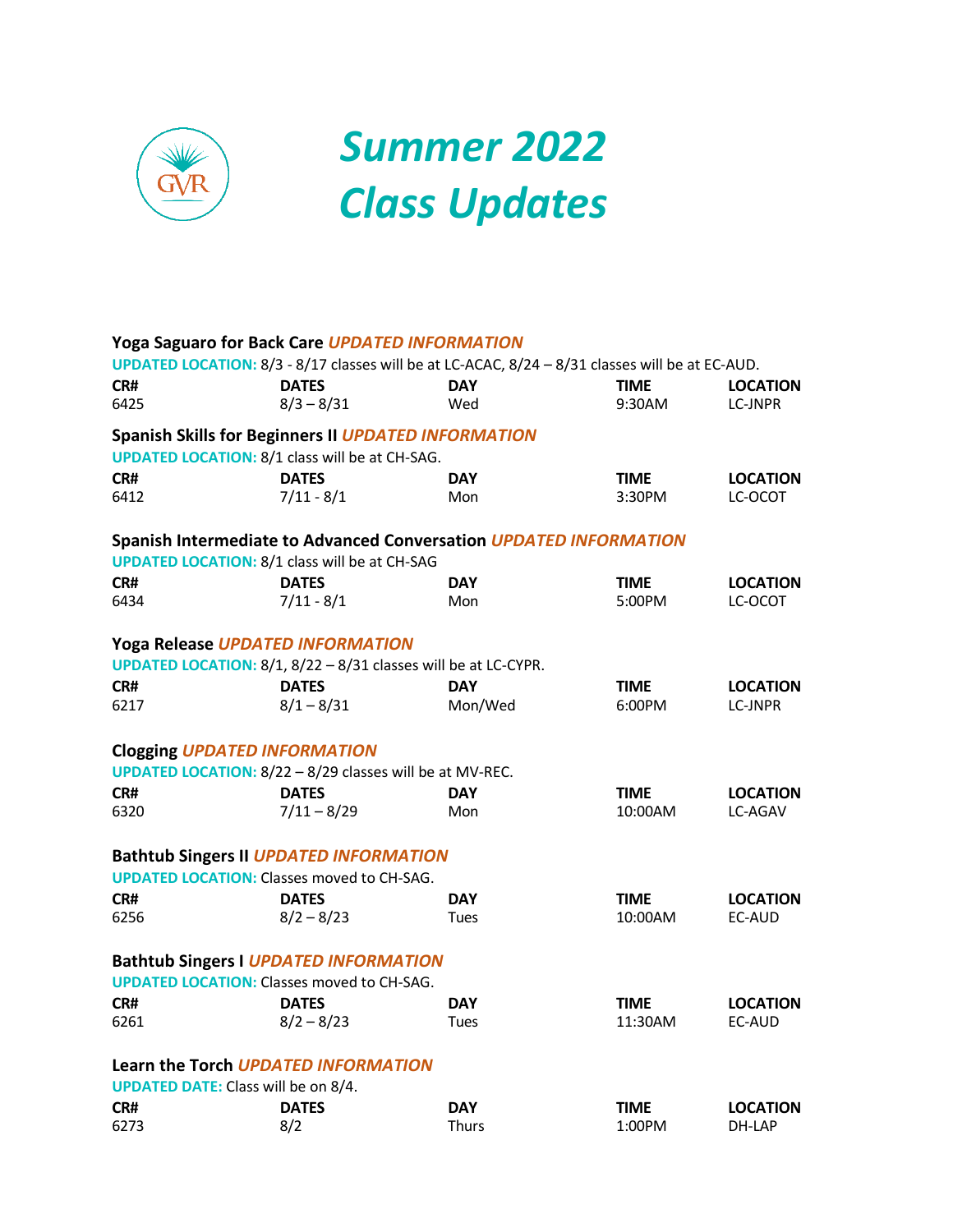|      | Make It & Take It: Gift Earrings UPDATED INFORMATION                     |             |             |                 |
|------|--------------------------------------------------------------------------|-------------|-------------|-----------------|
|      | <b>UPDATED LOCATION: 7/15 class will be at DH-RMA.</b>                   |             |             |                 |
| CR#  | <b>DATES</b>                                                             | <b>DAY</b>  | <b>TIME</b> | <b>LOCATION</b> |
| 6275 | 7/15                                                                     | Fri         | 1:00PM      | DH-ART          |
|      | 1,2,3,4 UPDATED INFORMATION                                              |             |             |                 |
|      | <b>UPDATED DATES:</b> No Class $6/7 - 6/14$ due to maintenance schedule. |             |             |                 |
| CR#  | <b>DATES</b>                                                             | <b>DAY</b>  | <b>TIME</b> | <b>LOCATION</b> |
| 6190 | $6/7 - 6/28$                                                             | <b>Tues</b> | 10:30AM     | CH-PVR          |
|      | Yoga Saguaro (Hatha) Level I/II UPDATED INFORMATION                      |             |             |                 |
|      | <b>UPDATED LOCATION: All classes moved to LC-ACAC.</b>                   |             |             |                 |
| CR#  | <b>DATES</b>                                                             | <b>DAY</b>  | <b>TIME</b> | <b>LOCATION</b> |
| 6421 | $8/3 - 8/31$                                                             | Wed         | 8:00AM      | LC-JNPR         |
| 6420 | $9/7 - 9/28$                                                             | Wed         | 8:00AM      | LC-JNPR         |
|      | <b>Yoga Saguaro Back Care UPDATED INFORMATION</b>                        |             |             |                 |
|      | <b>UPDATED LOCATION: All classes moved to LC-ACAC.</b>                   |             |             |                 |
| CR#  | <b>DATES</b>                                                             | <b>DAY</b>  | <b>TIME</b> | <b>LOCATION</b> |
| 6424 | $9/7 - 9/28$                                                             | Wed         | 9:30AM      | LC-CYPR         |
|      |                                                                          |             |             |                 |

#### **Intermediate Tap** *NOT IN CATALOG!*

This class will focus on footwork and technique. For intermediate and advanced dancers, the emphasis will be on improving the clarity of sound and execution. **SUPPLIES:** Bring tap shoes. Drop-in fee \$10. **LOCATION CHANGE:** All classes will be at LC-CYPR.

Fee: Member \$40(4), \$50(5)/non-member +10

| CR#  | <b>DATES</b> | DAY | TIME    | <b>LOCATION</b> |
|------|--------------|-----|---------|-----------------|
| 6854 | $6/1-29$     | Wed | 10:30AM | LC-CYPR         |
| 6855 | 7/6-27       | Wed | 10:30AM | LC-CYPR         |
| 6856 | $8/3-17$     | Wed | 10:30AM | LC-CYPR         |
| 6857 | $9/7 - 28$   | Wed | 10:30AM | LC-CYPR         |

#### **Ceramics Beginning** *NOT IN CATALOG!*

This course is a prerequisite for joining the Ceramics Club. Students will learn how to prepare greenware and bisque, apply undercoats and glazes and other techniques. Students will complete 3 projects, included in the material fee, to take home. **Material fee** of \$40 payable to the Ceramics Club of GVR the first day of class. Students must be able to attend all 6 classes. **SUPPLIES**: Bring an apron to protect clothing. Fee: Member \$40

| CR#                                                               | <b>DATES</b>                                           | DAY      | <b>TIME</b> | <b>LOCATION</b> |  |  |  |
|-------------------------------------------------------------------|--------------------------------------------------------|----------|-------------|-----------------|--|--|--|
| 6990                                                              | $9/12 - 28$                                            | Mon/Wed  | 5:00PM      | DH-CER          |  |  |  |
|                                                                   |                                                        |          |             |                 |  |  |  |
|                                                                   | <b>Exercise, Fun &amp; Fitness UPDATED INFORMATION</b> |          |             |                 |  |  |  |
| <b>UPDATED LOCATION:</b> $6/3 - 6/17$ classes will be at LC-CYPR. |                                                        |          |             |                 |  |  |  |
| CR#                                                               | <b>DATES</b>                                           | DAY      | <b>TIME</b> | <b>LOCATION</b> |  |  |  |
| 6240                                                              | $6/3 - 28$                                             | Tues/Fri | 8:00AM      | CH-SAG          |  |  |  |